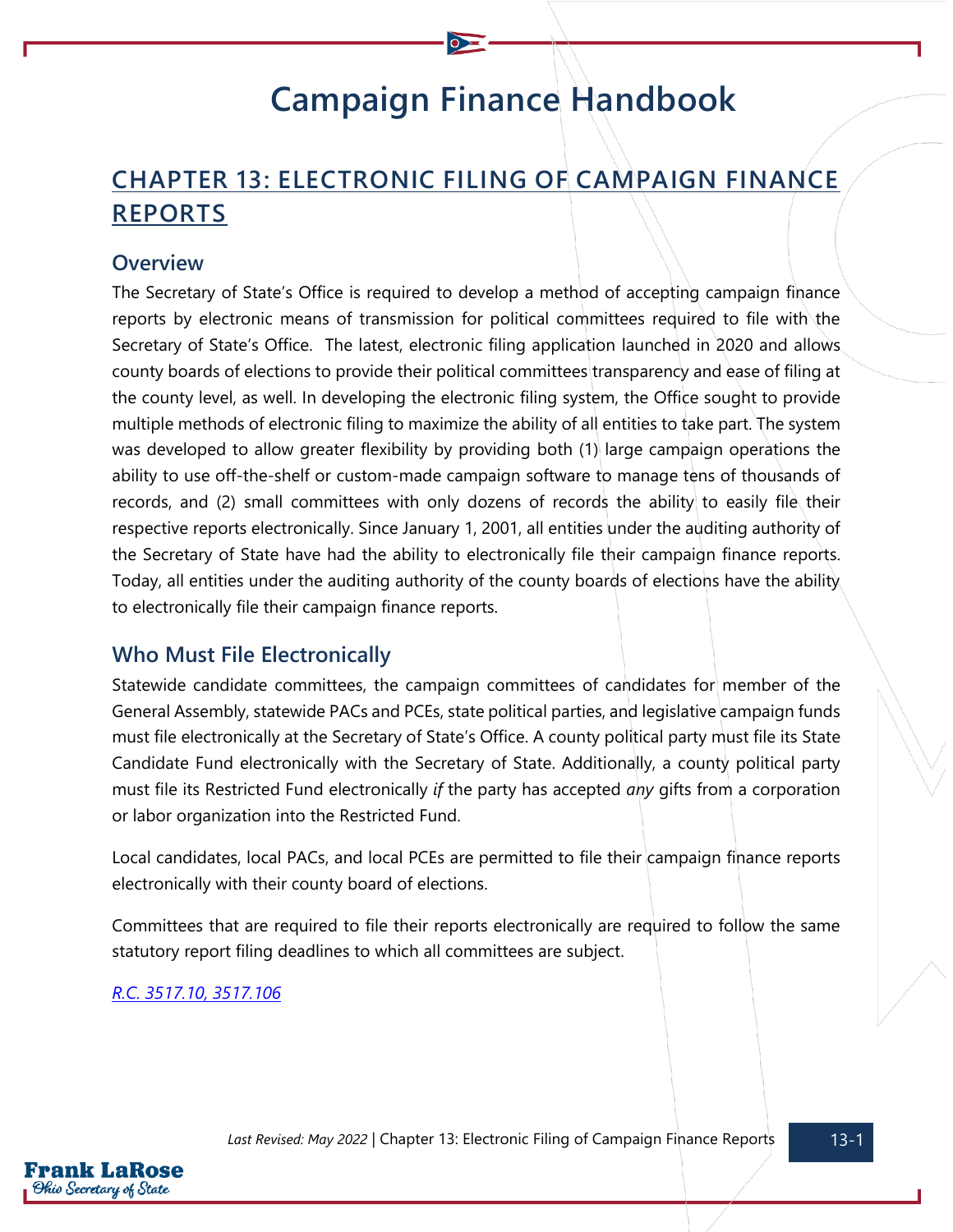# **Filing Electronically with the Secretary of State's Office**

There are two methods for a committee to file its campaign finance reports electronically in compliance with [R.C. 3517.106:](https://codes.ohio.gov/ohio-revised-code/section-3517.106)

 $\bullet$ 

- Direct entry online filing; and
- Data file upload.

Most entities will use the direct entry online filing method. The data file upload method of filing requires greater than average technical knowledge because the user must understand file formatting to successfully submit a report. This chapter will largely address the direct entry online filing system. Information is available on the Secretary of State's [website](https://www.ohiosos.gov/campaign-finance/file-online-cfofs/) on use of the data file upload process.

#### Direct Entry Online Filing

Committees using the direct entry online filing system will key contributions, expenditures, and other transactions directly into screens accessible from the Secretary of State's [website.](https://www.ohiosos.gov/campaign-finance/file-online-cfofs/) Data may be keyed into the committee's report at any time and from any location having internet access. Keyed data is not "submitted" until the committee enters and completes the submit process through the cover page screen of the online filing system.

The direct entry online filing system includes several features designed to assist campaigns in the management of data and compliance with state law and agency rules. A few examples of these features include:

- Address book. This feature saves each contribution and each expenditure in separate address books, allowing the entity to be quickly added at later transactions.
- PAC number lookup. This feature allows a user to lookup the proper name and registration number of any active PAC registered with the Secretary of State.
- Cover page calculation. When a user intends to submit a report, the only cover page information needed will be the balance brought forward (line 1). After entering this figure, the user clicks a button and the remaining cover page line item totals are automatically calculated based on the transaction information entered.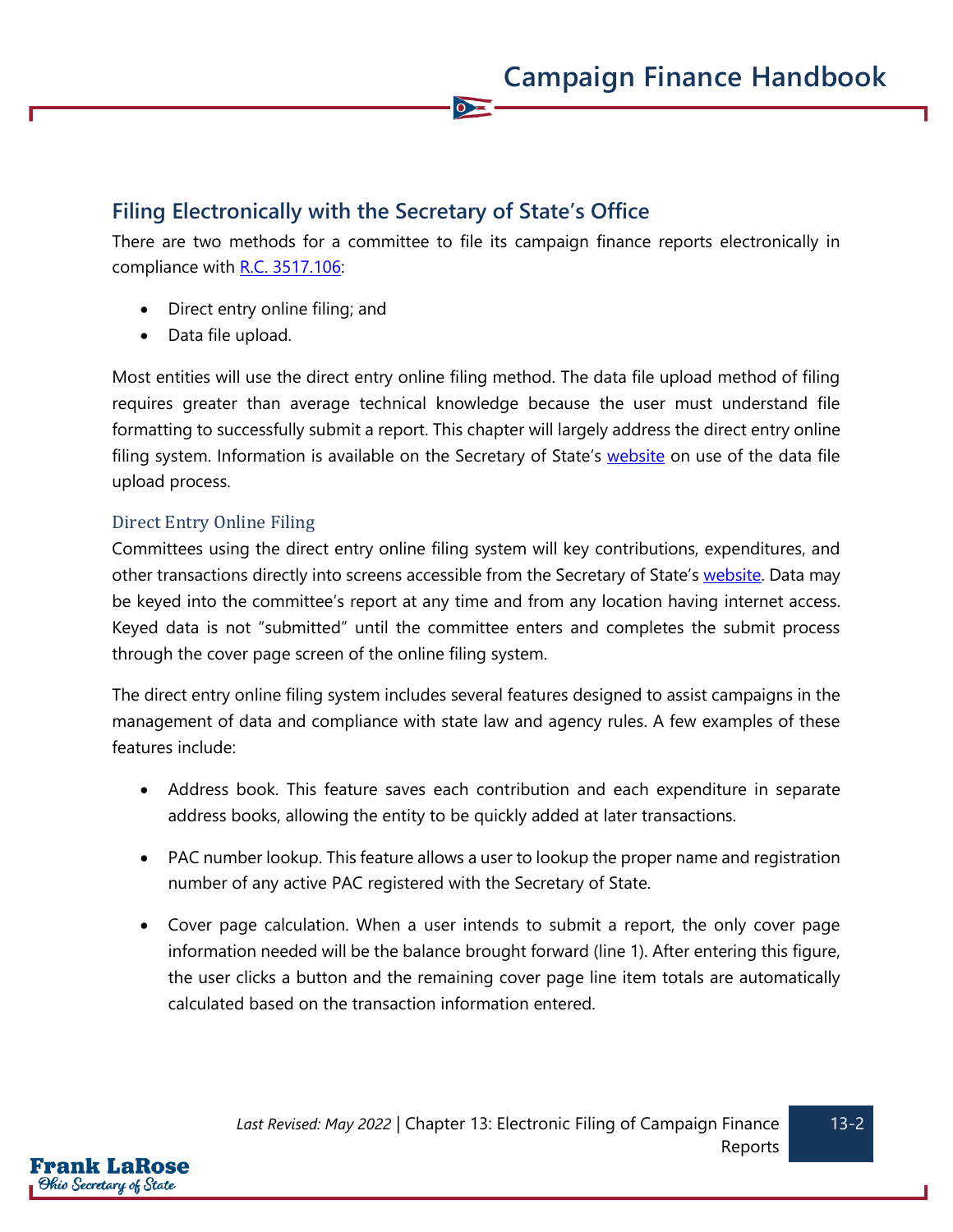• Pre-audit checks. At any time before submission of a report, a user can have the system "audit" entries on that report. Items such as missing employer information or the receipt of a cash contribution exceeding \$100 are part of this "audit" function.

 $\overline{\bullet}$ 

• Easy to read printed version. A user can create and print the contents of any report – whether submitted or pending –to review the entries.

# **Filing Electronically with the Board of Elections**

Political committees that file with their local board of elections may file electronically using **BOe**[file.](https://boefile.ohiosos.gov/) This online filing method allows the committee to key contributions, expenditures, and other transactions directly into screens accessible from [BOe-file.](https://boefile.ohiosos.gov/) Data may be keyed into the committee's report at any time and from any location having Internet access. Keyed data is not "submitted" until the committee enters and completes the submit report process through the cover page screen in **BOe-file**.

BOe-file allows the committee to manage data and compliance with state law and agency rules. The **BOe-file Learning Center** provides step by step user quides for:

- How to create an account;
- How to file a Designation of Treasurer;
- Updating the Designation of Treasurer; and
- Creating, submitting, and amending campaign finance reports.

Additionally, BOe-file provides the county boards of elections campaign finance resources and the ability to review and print committee filings for examination.

### **Checks and Receipts**

Committees filing electronically must continue to submit copies of canceled checks or paid receipts for all expenditures greater than \$25. Expenditure verification may be uploaded as a PDF attachment to electronically filed reports, hand delivered, or mailed to the filing location, or state level filers may email their supporting PDF attachments to CFforms@OhioSoS.gov.

Unlike the filing of reports, which must be received at the filing location by 4 p.m., mailed copies of canceled checks and paid receipts are considered timely filed so long as they are postmarked by the filing deadline.

#### *[R.C. 3517.10;](https://codes.ohio.gov/ohio-revised-code/section-3517.10) [OAC 111:2-5-03](https://codes.ohio.gov/ohio-administrative-code/rule-111:2-5-03)*

F**rank LaRose** Ohio Secretary of State